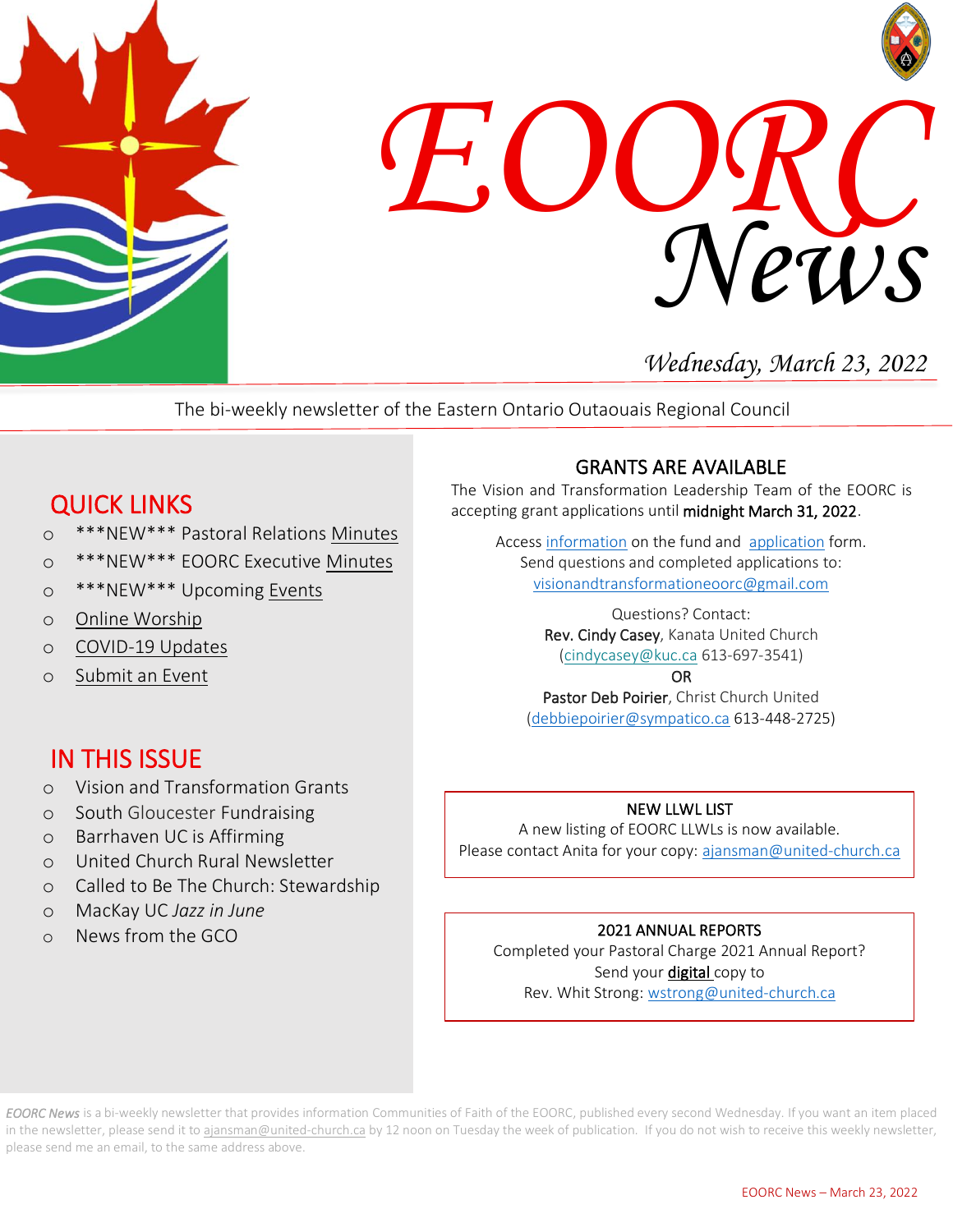

#### SOUTH GLOUSESTER UNITED CHURCH EASTER EGG FUNDRAISER Egg-citing News To Share!

 Wondering how to treat every-bunny on your list? Then we have a solution for you! South Gloucester United has organized a sweet fundraiser this Easter season with Purdy's Chocolates. To order, simply hop over to the link below and either create an account or sign in to your already existing account and use the number 62881 to join our campaign.

When you have filled your basket, place your order [HERE.](https://fundraising.purdys.com/join.aspx/1533404-94969)

Questions? Don't hesitate to send an email to [sgucevents@gmail.com](mailto:sgucevents@gmail.com)

#### Barrhaven United Church is now Affirming



After a two-year-long process, Barrhaven United Church on Sunday, February 27th, 2022 overwhelmingly voted to join Affirm United which means that we are intentionally welcoming to all people but especially to the LQBTQ+ community. We are dedicated to living into our promise of offering a safe environment that fosters a place of belonging for all people. If you would like to know more about Affirm United, click [HERE.](https://affirmunited.ause.ca/frequently-asked-questions-about-affirm-united-saffirmer-ensemble/)

We would like to invite you on Sunday, May 15th at 10:00a.m. when we will be having a worship celebration that will officially mark our Affirming status followed by a picnic on the church lawn. We ask you to bring your own picnic lunch and lawn chairs, however, drinks will be provided. We also invite you to bring tarts to share with those that are gathered. Gluten-free tarts will be available at the picnic.

Tarts and pies are symbolic of being P.I.E: public, intentional and explicit. PIE is the standard we hold ourselves to as we welcome and affirm all people and communities. During the picnic, there will also be activities and games to enjoy. We also encourage you to dress up in something that says to the world "This is me!"

On behalf of the congregation, it would be an honour if you could join usin some way for this celebration.

Rev. Carla Van Delen Barrhaven United Church bucminister@gmail.com



Spring Newsletter of the United Church Rural Ministry Network is now [available.](https://mailchi.mp/fbed91bb1f5b/summer-newsletter-from-ucrmn-11434422?e=e75cce5971)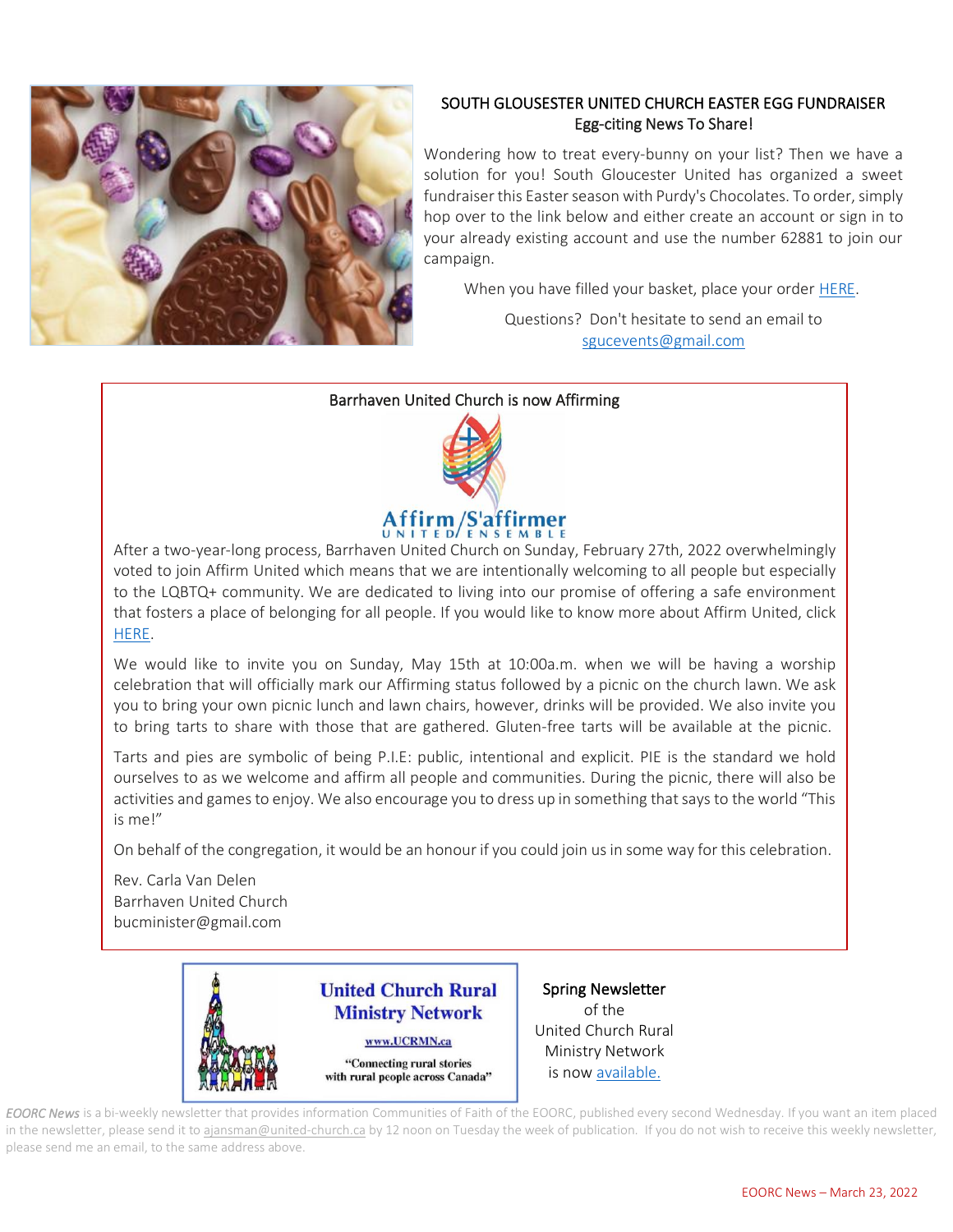#### Called to be the Church: The Journey Coaching and support to meet your stewardship needs



#### [Registration](https://can01.safelinks.protection.outlook.com/?url=https%3A%2F%2Fwww.united-in-learning.com%2Findex.php%2Fwebinars%2F408-called-to-be-the-church-the-journey&data=04%7C01%7CAJansman%40united-church.ca%7C26d40f44828944b8220308da068a2434%7Ccf18b5a826784011931215f0f7157574%7C0%7C0%7C637829487618483757%7CUnknown%7CTWFpbGZsb3d8eyJWIjoiMC4wLjAwMDAiLCJQIjoiV2luMzIiLCJBTiI6Ik1haWwiLCJXVCI6Mn0%3D%7C3000&sdata=8F%2BuUb1g8QVhhot8eUSeN8O8w7VUzkciFMVZjue9mGo%3D&reserved=0) is now open!

 Create a stewardship team of three to five people from your Community of Faith (including your minister or key lay leaderwhere possible), and spend some focused time with a Stewardship Specialist and teams from other congregations.<br>Be inspired by a program with a proven track record, and resolve personalized coaching and on going suppo Be inspired by a program with a proven track record, and receive personalized coaching and on-going support that reflect your congregation's unique mission, focus, and resources.

- Cohort 1a: Wednesday, April 27, May 4, May 11, May 18 from 9:00 a.m.-11:00 a.m. EST
- Cohort 2a: Thursday, April 28, May 5, May 12, May 19 from 12:00 p.m.- 2:00 p.m. EST
- Cohort 2a: Tharsaay, April 26, May 3, May 12, May 19 Hoff 12:00 p.m. 2:00 p.m.<br>• Cohort 3a: Tuesday, April 26, May 3, May 10, May 17 from 3:00 p.m.-5:00 p.m. EST
- Cohort 4a: Monday, April 25, May 2, May 9, May 16 from 6:30 p.m.-8:30 p.m. EST
- Cohort 5a: Wednesday, April 27, May 4, May 11, May 18 from 9:30-11:30 p.m. EST





Rev. Peter Woods and Edra Silva are two of the musicians scheduled to appear at Jazz in June, MacKay United Church

#### j **Popular program returns to MacKay United Church**

Mark your calendars! *Jazz in June* at MacKay United Church is returning in June!

 The format will be a little different this year with one evening concert and three at noon on Tuesdaysthroughout the month. With the exception of the Tuesday evening Jazz Music and Meditation performance by Toronto-based musicians, the Tom Į Reynolds Trio. Local Ottawa jazz musicians will be featured at the noon-hour<br>concerts. concerts.

Jazz in June kicks off on June 7<sup>th</sup> at noon, featuring world-renowned guitarist Roddy Ellias, a Juno award winner who makes his home in Ottawa, with Petr Cancura on saxophone. Petr Cancura is the artistic director of the Ottawa International Jazz<br>Festival. Festival.

The June  $14^{\text{th}}$  evening concert with the Tom Reynolds Trio gets under way at 7 p.m. In addition to Tom Reynolds on piano, the trio includes George Koller on bass and Lorne Nehring on drums. MacKay's minister Peter Woods will also make an<br>appearance.on.saxophone. appearance on saxophone.

The Kindness of Jazz Quintet will perform on June 21<sup>st</sup> at noon. Musicians include, in addition to Peter Woods, Tim Jackson on guitar, Chris Pond on bass, Lu Frattaroli on percussion and Carolyn Sutherland, spoken word.

The series concludes on June 28<sup>th</sup> with the Edra Silva Duo performing at noon. Eda<br>Silva is a vocalist and guitarist Silva is a vocalist and guitarist.

 Admission to these concerts is free but the audience is asked to make a donation at the end of each concert to help defray expenses.

 MacKay United Church follows provincial pandemic directives. While masks are no ionger mandatory, Mackay weicomes those who still feel more comfortable masking<br>for indoor events. The latest information from the church can be found on MacKay's [website](https://www.mackayunited.ca/) or on MacKay's Facebook [page.](https://www.facebook.com/pages/MacKay-United-Church/102513869803505) longer mandatory, MacKay welcomes those who still feel more comfortable masking